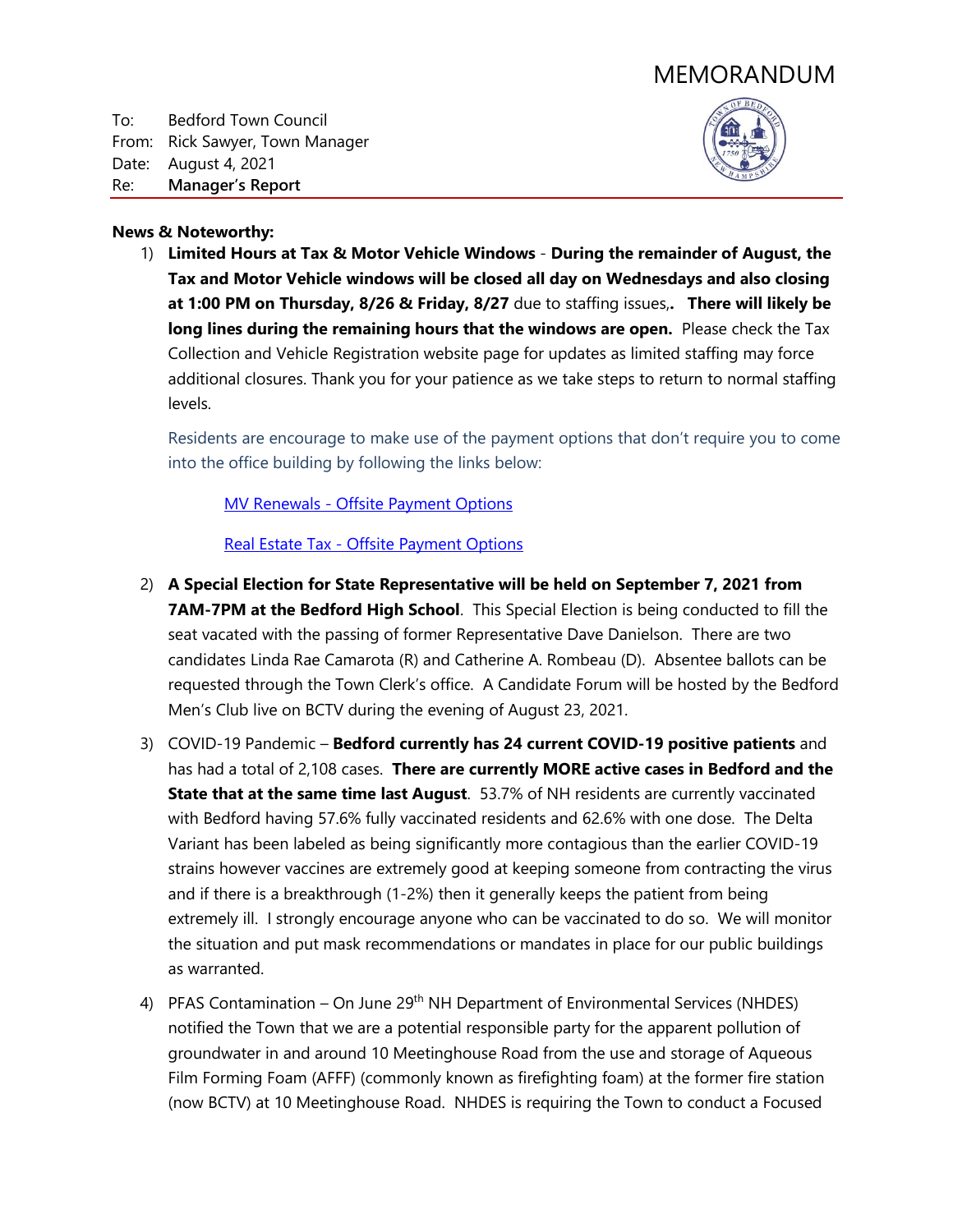Site Investigation that must be completed by a professional engineer who has been retained and who has started work. The investigation will include documenting the history of AFFF use and storage, abutting well testing, the potential installations of ground water monitoring wells, and potential solutions for those impacted. If you live in the area and receive a letter from Nobis Engineering requesting to test your water please respond as soon as possible. Bottled water is being provided to those already identified as being impacted while the study is completed and they determine if well water treatment or connection to the public water system is their preferred solution. The State's consultant for the use of ARPA funds has not yet been able to determine if the funds can be used to improve contaminated private water systems.

- 5) PFAS Contamination NHDES and Saint Gobain are testing a large number of private wells in southeastern Bedford but unfortunately they have not announced any remediation steps yet while they wait for more data. If you have received a request for well testing from Golder Associates it is critical that you sign the agreement and return the paperwork as soon as possible.
- 6) PFAS Contamination The DPW team continues to work on a water main extension project for those residents and businesses impacted by PFAS contamination along Bedford Center Road between North Amherst Road and Primary Plaza that are outside of the Saint-Gobain and former Fire Station study areas. A preliminary cost estimate has been developed with Pennichuck Water Works and a request for grant funding through NHDES is being pursued.
- 7) 2021 Revaluation The Town is completing a revaluation process this year and preliminary values have been mailed to each taxpayer. As part of that mailing you received information about how to schedule a hearing should you want to question your assessment. It is important that you do not estimate your projected tax bill based on our current tax rate as the rate will change based on several factors. With the 2017 update the average assessment went up 15% and the tax rate went down 15%. Similarly in 2019 the average assessment went up 7% and the rate went down approximately the same amount. The Town Assessor will provide a detailed update on the revaluation to the Council and community at the August 11, 2021 Council meeting.
- **8)** The Student Parking Program There are 186 Town spaces available and 181 names were provided from the High School lottery that did not get spaces on campus. This is 9 more names than last year, but it is unclear how many do not have a license and therefore are ineligible for a Town permit. All 181 students received an email



with permit payment & pickup procedures but only about a 40% have completed the process. **Please check your email and come into the Town Clerk's office by August 17th to pick up your permit before it is awarded to students on the waitlist.**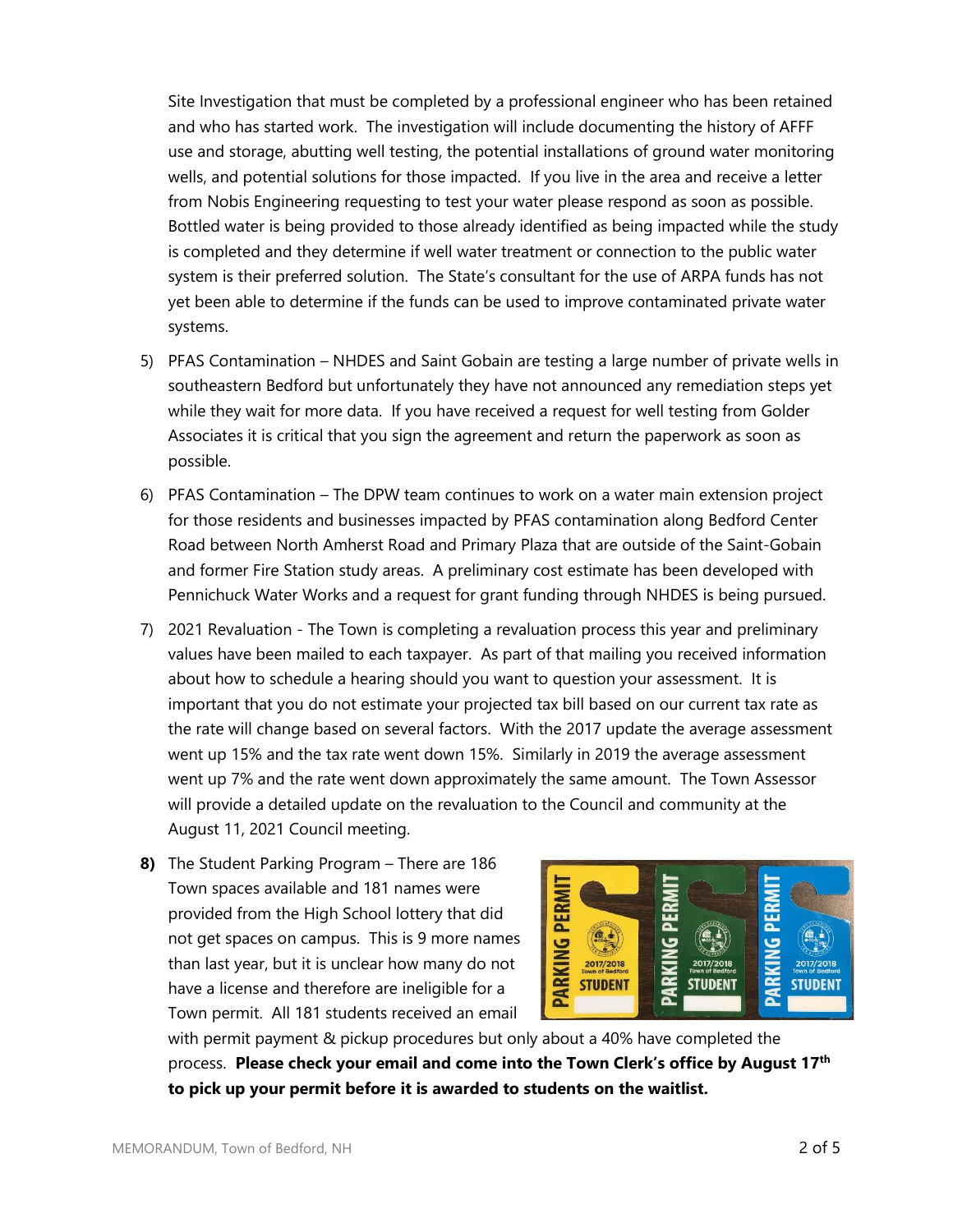- 9) Bedford resident Morgan Stickney rated number one in the world for 400-meter freestyle swimming will be representing the USA in the upcoming Paralympic Games in Tokyo Japan.
- 10) The Library Summer Reading Program has had another great year with over 700 people of all ages participating who read for over 12,000 hours.
- 11) The Town Clerk has reported that over 400 dogs still remain unregistered. Please be sure to register your dog as soon as possible to avoid any additional late fees.
- 12) Our Police and Fire

Departments participated in an Annual National Night Out softball game on August 3<sup>rd</sup> which is intended to foster police-community relationships. Bragging rights go to the Police team this year who won in extra innings.



- 13) The Bedford Pool and Splash Pad are open through Labor Day with open swim between Noon-7 PM on weekdays and Noon-5 PM on weekends and holidays.
- 14) The Bedford Farmers Market continues on Tuesdays from 3-6 PM until October at the Murphy's Taproom parking lot, 393 Route 101.
- 15) The Bedford Citizens Police Academy is returning this fall, for those interested in joining the class please contact the Police Department.

# **Project Updates:**

- 1) 2022 CIP & Budget The Department Heads have submitted their department goals, CIP, and staffing requests, and budget requests are due in two weeks. The CIP is being reviewed and a draft will be provided to the Planning Board and Council in September.
- 2) 2021 Roads Program The Bedford Village Common parking lot has been paved. The remaining portion of South River Road that was not paved a few years ago in the area of Whole Foods and Market & Main will be paved as soon as possible, the most recent delay is due to the number of rain days in July. The DPW team will be updating the Council and community on the program at the August 11, 2021 meeting.
- 3) Master Plan The Master Plan is on track to be reviewed by the Planning Board in September with a public hearing to follow.
- 4) Personnel Paul Mathieu a 34 year employee in the Department of Public Works has announced his intention to retire. I can't thank Paul enough for his dedication to the job and community and for his countless hours behind the wheel keeping our roads clear during the 3+ decades of snowstorms he has worked. There are currently 3 openings in the Highway Department and 2 others are out on medical leave. The Police Department has 3 patrol and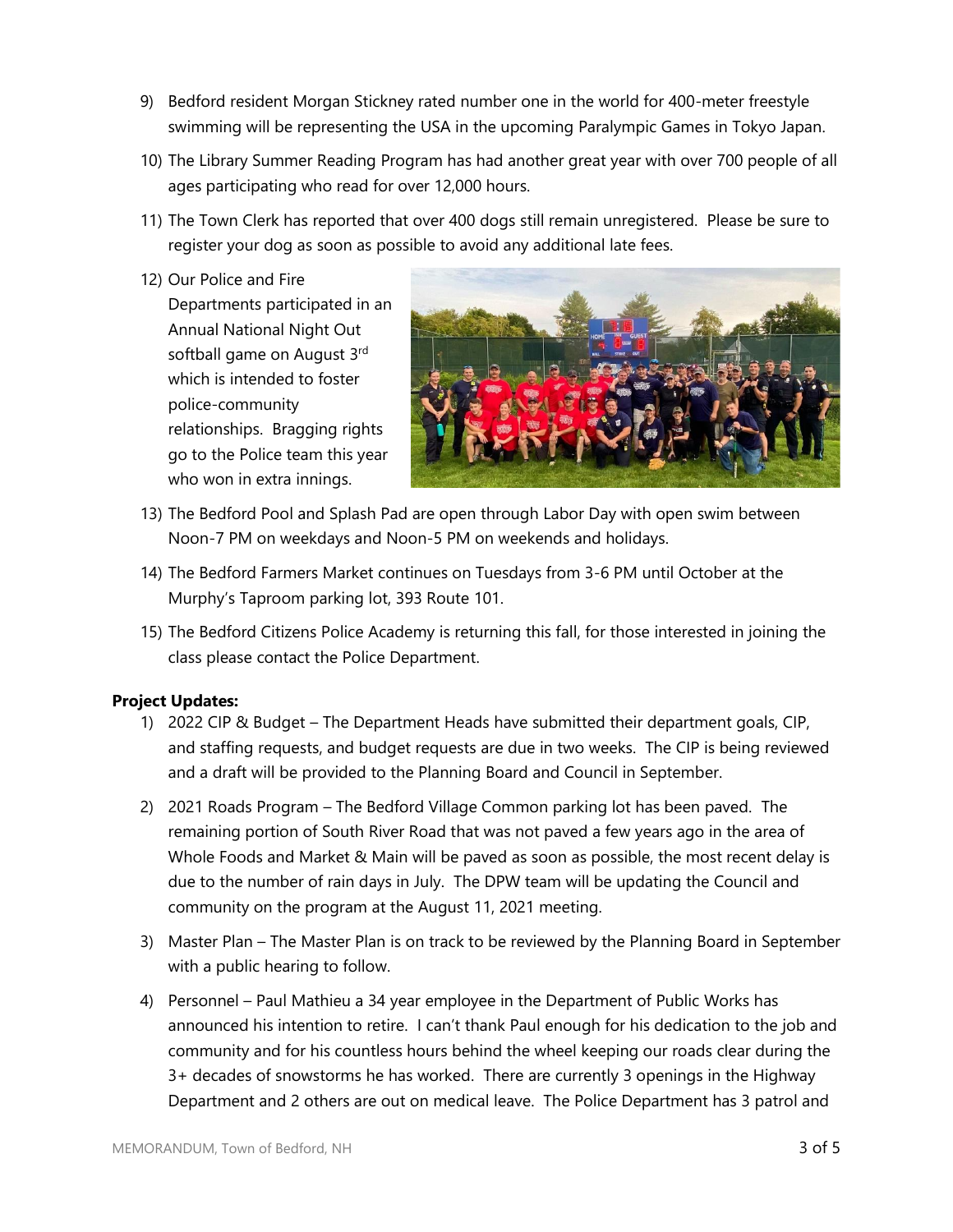1 Captain openings. The Assistant Assessor position has been by our top candidate who comes to us with 20 years of assessing experience including having been part of several revaluations in Bedford. The Finance department has an opening for a window clerk and the other window clerk remains out on extended leave. The Library has a vacant clerk position. The Deputy Town Clerk position is vacant which can only be filled by Bedford residents. Those interested should contact the Town Clerk for more information.

### **Events:**

• Summer Concert Series – Runs every Wednesday night through August 11<sup>th</sup> at 6 PM at the Bedford Village Common.

August 11 60's Invasion

**August 29, Sunday at 4 PM** Studio Two (Beatles Tribute) (rescheduled)

- August  $15<sup>th</sup>$  Friends of Aine, 9<sup>th</sup> Annual Kid's Try-Athlon, Bedford Recreation Complex & High School, 8 AM.
- August  $19^{th}$  Bedford Rotary, 4<sup>th</sup> Annual Trails to Ales 2K & 5K, 5:30 PM, Legacy Park.
- **September 6 th – Town Office, Library& Transfer Station closed in honor of Labor Day.**
- **September 7 th – State Special Election, 7 AM- 7 PM, Bedford High School**
- September 23<sup>rd</sup> Fire & Police Department combined Open House, Safety Complex, 55 Constitution Drive, 5-7 PM.

# **Upcoming Meetings:**

- **August 11 th – 7:00 PM, Town Council**
- August 12<sup>th</sup>—7:45 AM Water & Sewer Committee
- August  $16^{th}$  7:00 PM, Planning Board
- August  $17<sup>th</sup> 7:00$  PM, Zoning Board
- $\bullet$  August 20<sup>th</sup> 11:30 AM, Telecommunications Subcommittee
- August  $24^{th}$  7:15 AM, Highway Safety Committee
- August  $24^{th}$  7:00 PM, Conservation Commission
- August  $26<sup>th</sup> 7:00$  PM, Energy Commission
- **September 8 th – 7:00 PM, Town Council**
- September  $9^{th}$  7:45 AM Water & Sewer Committee
- September  $13<sup>th</sup> 7:00$  PM, Planning Board
- September  $14<sup>th</sup> 7:00$  PM, Historic District Commission
- September  $14<sup>th</sup> 7:00$  PM, Parks & Recreation Commission
- September  $17<sup>th</sup> 11:30$  AM, Telecommunications Subcommittee
- September  $21^{st}$  7:00 PM, Zoning Board
- **September 22 nd – 7:00 PM, Town Council**
- September  $23^{rd}$  7:00 PM, Energy Commission
- September  $27<sup>th</sup> 7:00$  PM, Planning Board (workshop)